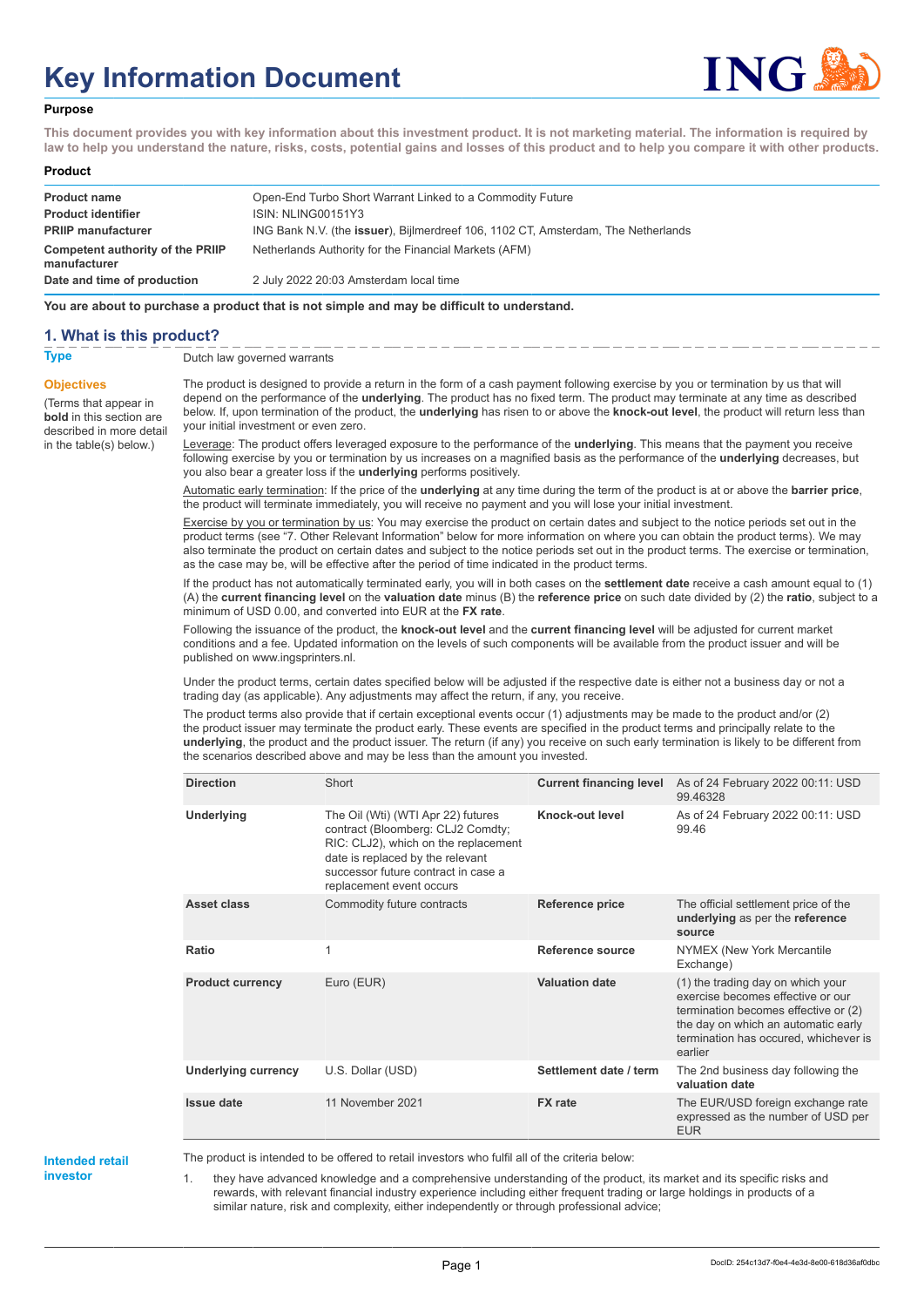- 2. they seek hedging and/or leveraged performance, expect the movement in the underlying to perform in a way that generates a favourable return, have an investment horizon of the recommended holding period specified below and understand that the product may terminate early;
- 3. they accept the risk that the issuer could fail to pay or perform its obligations under the product and they are able to bear a total loss of their investment; and
- 4. they are willing to accept a level of risk to achieve potential returns that is consistent with the summary risk indicator shown below.

The product is not intended to be offered to retail clients who do not fulfil these criteria.

## **2. What are the risks and what could I get in return?**

**Risk indicator**

**Performance scenarios**





**The risk indicator assumes you keep the product for 1 day. The actual risk can vary significantly if you cash in at an early or a later stage and you may get back less.**

The summary risk indicator is a guide to the level of risk of this product compared to other products. It shows how likely it is that the product will lose money because of movements in the markets or because we are not able to pay you.

We have classified this product as 7 out of 7, which is the highest risk class. This rates the potential losses from future performance at a very high level, and poor market conditions are very unlikely to impact our capacity to pay you.

**Be aware of currency risk:** If the currency of your account is different to the currency of this product, you will be exposed to the risk of suffering a loss as a result of the conversion of the currency of the product into the account currency. This risk is not considered in the indicator shown above. Because the product currency is different from the underlying currency, you will be exposed to the risk of suffering a loss if the underlying currency declines in value relative to the product currency.

**Be aware of currency risk:** If (i) the Underlying is traded in a different currency than EUR the unwind amount will be converted to EUR at the prevailing exchange rate which may result in a loss; or (ii) the currency of your account is different from the Currency of the product, you may be exposed to the risk of suffering a loss as a result of the conversion of the Currency of the product into the account currency. Risk (ii) above is not considered in the indicator shown above.

This product does not include any protection from future market performance so you could lose some or all of your investment.

If we are not able to pay you what is owed, you could lose your entire investment.

For detailed information about all risks relating to the product please refer to the risk sections of the prospectus and any supplements thereto as specified in the section "7. Other relevant information" below.

**Market developments in the future cannot be accurately predicted. The scenarios shown are only an indication of some of the possible outcomes based on recent returns.**

*Investment: EUR 10,000*

| <b>Scenarios</b>           |                                                                           | 1 day                          |  |
|----------------------------|---------------------------------------------------------------------------|--------------------------------|--|
|                            |                                                                           | (Recommended holding period)   |  |
| <b>Stress scenario</b>     | What you might get back after costs<br>Percentage return (not annualised) | <b>EUR 0.00</b><br>$-100.00\%$ |  |
| Unfavourable scenario      | What you might get back after costs<br>Percentage return (not annualised) | EUR 0.00<br>$-100.00\%$        |  |
| <b>Moderate scenario</b>   | What you might get back after costs<br>Percentage return (not annualised) | <b>EUR 0.00</b><br>$-100.00\%$ |  |
| <b>Favourable scenario</b> | What you might get back after costs<br>Percentage return (not annualised) | <b>EUR 0.00</b><br>$-100.00\%$ |  |

The average returns shown in the above table are not annualised, which means they may not be comparable to the average returns shown in other key information documents.

This table shows the money you could get back over the next day under different scenarios, assuming that you invest EUR 10,000. The scenarios shown illustrate how your investment could perform. The recommended holding period for this product is less than one year. The figures are therefore not calculated on a per year basis, but for the recommended holding period. Figures in this section and "4. What are the costs?" are therefore not comparable with figures given for products with a recommended holding period of at least one year. The scenarios presented are an estimate of future performance based on evidence from the past on how the value of this investment varies, and are not an exact indicator. What you get will vary depending on how the market performs and how long you keep the product. The stress scenario shows what you might get back in extreme market circumstances, and it does not take into account the situation where we are not able to pay you.

This product cannot be easily cashed in. This means it is difficult to estimate how much you would get back if you cash in before the recommended holding period. You will either be unable to cash in early or you will have to pay high costs or make a large loss if you do so.

The figures shown include all the costs of the product itself, but may not include all the costs that you pay to your advisor or distributor. The figures do not take into account your personal tax situation, which may also affect how much you get back.

Buying this product holds that you think the price of the underlying will decrease.

Your maximum loss would be that you will lose your investment.

### **3. What happens if ING Bank N.V. is unable to pay out?**

DocID: 254c13d7-f0e4-4e3d-8e00-618d36af0dbc